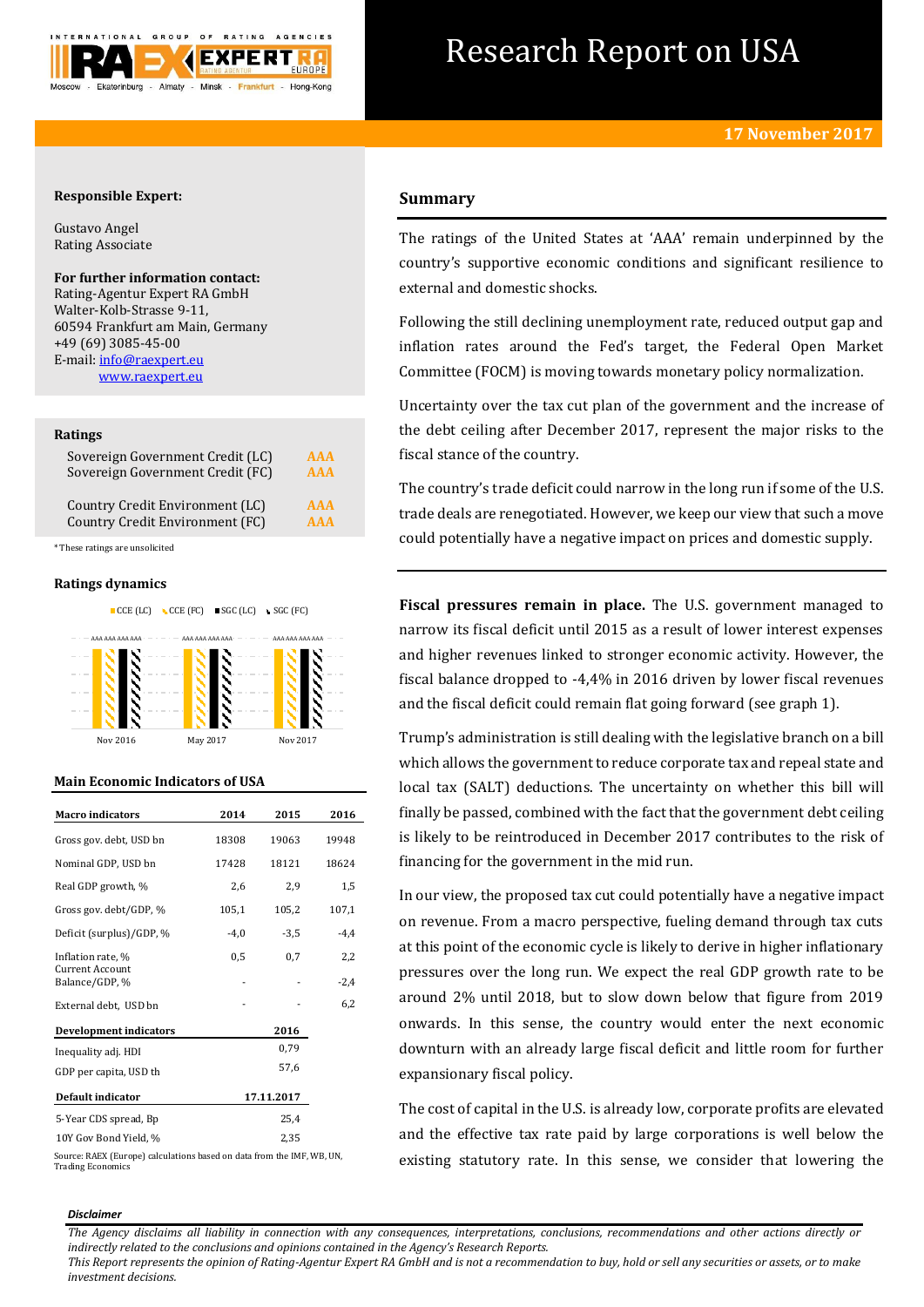**Graph 1:** US fiscal balance, % of GDP



Source: RAEX (Europe) calculations based on data from IMF

**Graph 2:** US gross government debt, USD tn



Source: RAEX (Europe) calculations based on data from IMF



Source: RAEX (Europe) calculations based on data from FRED

corporate tax rate, without any further structural improvement which encourages investments, will ultimately only increase the risk of higher inflation.

In our view, the elimination of the SALT deduction could mitigate most of the aforementioned risks and propel fiscal revenues in the short run. Additionally, a new agreement between the executive and legislative branch to increase the debt ceiling in December 2017 is likely to reduce fiscal pressures along 2018 (see graph 2).

**Monetary policy heading to normalization.** The FOMC decided to raise the Fed Funds rate by 25b.p. at the June meeting this year, adding to a 25b.p. tightening in December 2016 (see graph 3). Such decisions came after inflation rates showed a sustained long-term positive trend since 2016 (see graph 4), real GDP growth rate kept its upward trend through 1Q 2017 and unemployment rate stood at a record low for almost a decade at 4,4% in April 2017.Given the downside risks to inflation and the steady reduction of the output gap towards zero, we expect the FOMC to consider further increases of the fed funds rate similar to those observed during 2017.

Alongside the ongoing normalization in the interest rate, we could potentially expect a reduction in treasuries and mortgage backed securities (MBS). Under the announced plan, if normalization is to begin by end-2017, the balance sheet would decline by USD 318 bn and USD 409 bn in 2018 and 2019 respectively.

**Uncertainty over trade remains in place**. So far, every U.S. trade negotiation points at the ultimate goal of narrowing the deficit with other countries and providing U.S. companies further access to other markets. However the U.S. proposals for the treaty changes are perceived as too radical. The most breaking points so far seem to be to end the Chapter 19 dispute mechanism which gives other partners a way to resolve trade conflicts outside U.S. courts, set minimum levels of U.S. content for autos (so called rules of origin) and suggestion that a trade agreement will be revised for a renewal every five years. These proposals became known as "poising pills", which could at the end doom the agreement.

While a potential lower degree of foreign trade openness resulting from these actions could narrow the country's trade deficit, we are still of the view that this could ultimately shorten demand and increase domestic prices. Additionally, given the size and complexity of the U.S. economy, we estimate that the time span required to negotiate new trade agreements could potentially be large, eventually introducing risks to the creditworthiness of the country.

## *Disclaimer*

*The Agency disclaims all liability in connection with any consequences, interpretations, conclusions, recommendations and other actions directly or indirectly related to the conclusions and opinions contained in the Agency's Research Reports.*

*This Report represents the opinion of Rating-Agentur Expert RA GmbH and is not a recommendation to buy, hold or sell any securities or assets, or to make investment decisions.*